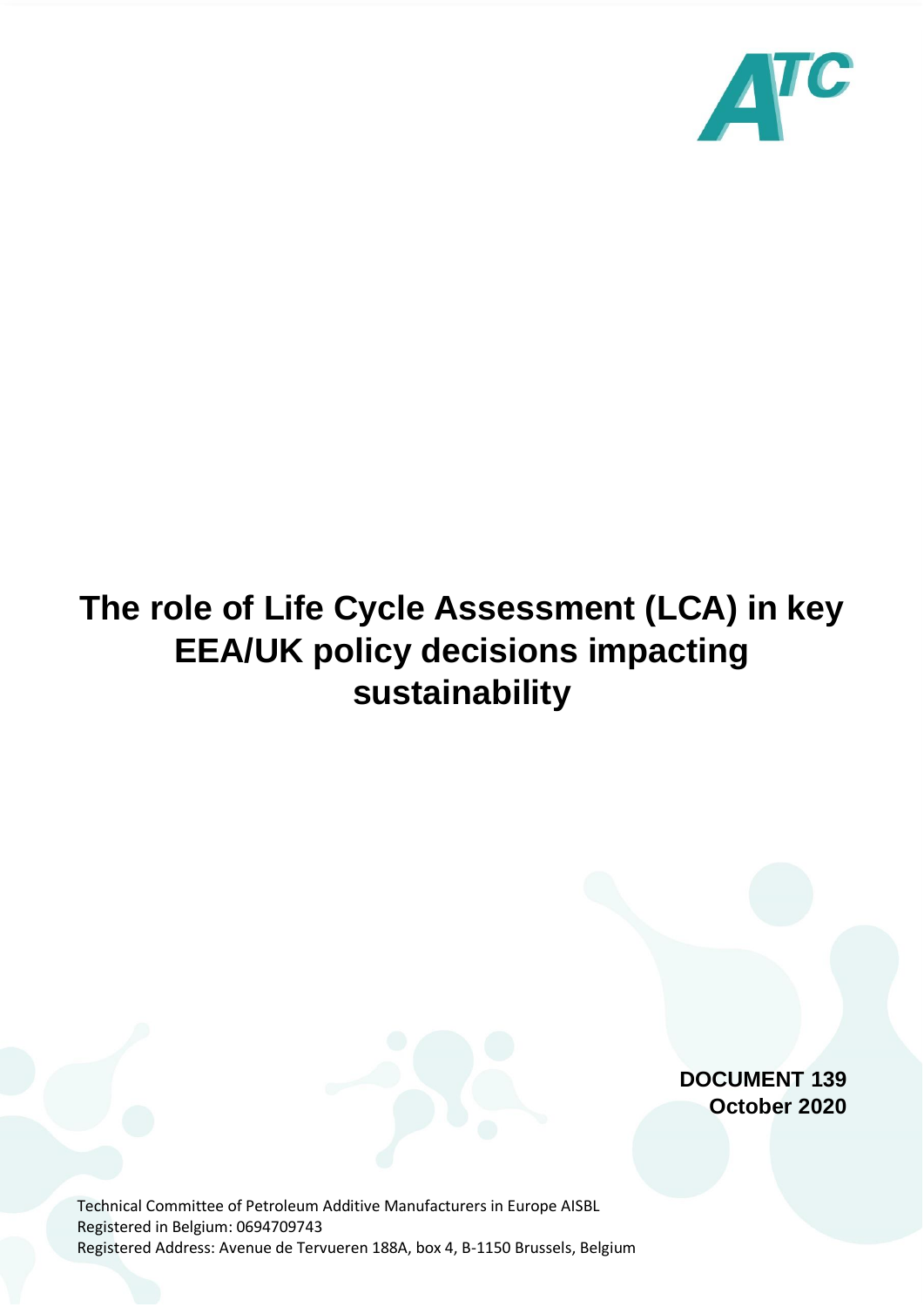## **The role of Life Cycle Assessment (LCA) in key EEA/UK policy decisions impacting sustainability**

The Technical Committee of Petroleum Additive manufacturers in Europe (ATC) currently comprises fourteen specialty chemical manufacturers which together are responsible for the production and supply of almost all the performance additive chemistry used in lubricants and fuels.

For an LCA to be credible, the methodology must be transparent and based on models and hypotheses that have been validated technically and scientifically. The ATC has adopted the position that under these conditions the LCA is a critical tool, allowing industry to design and quantitively assess innovative solutions that address global challenges such as reducing Greenhouse Gas Emissions and improving energy efficiency. For the same reason, ATC strongly recommends that EEA/UK governments should employ LCA as a critical cornerstone of policydefining decisions affecting transportation and industrial processes, and their impacts. This will enable ATC members to innovate solutions that align with the best available and most recent scientific evidence, including LCA outputs.

For more information about the way that lubricant and fuel additives already contribute significantly to a more sustainable future by supporting the targets of the European Green Deal the following documents are available on the ATC website:

[Lubricant Additives: Use and Benefits \(ATC Document 118\)](https://secure-web.cisco.com/1EzlRdvUGt1SMAQCtHpMPsvaVJkXebuIjO55vETj9z1hMw0USQOWlCY-fQqsZku8mLG4dw1U6oS-m_Z65tqPFZVOjuYs1PUBMZrbZ8R0MwjtpspocPK9MJ84f5apQrZZy6w-2PwFCPTBrRwRydPIYhxE1JQp-9XOKHMh_CgT3tTMCtzaafFh26FZ6HaeaO47neQULlw8_TjUTEdf3Ak4ETFsNuWg3cWakl-By5GBN7MD0yC0O2SUXwXmFHXogwa42tGlZn88psTeUawlF6M-QtlyVzjbbS8BQwCa8du9yQtnASJZ9-YEox_7LmY4VfjWa1BbnpVvt5u0OiEbWjH9vNduQHRnlhpbtSzGxdlWHYRhClQoVgL_v45CWVz7Gcohb004DZboiooZXBpjkddSnyM5NgRDvZmwdki61g5VIRlnhvnWkVUnOtxLG3TLzwUxQ/https%3A%2F%2Fwww.atc-europe.org%2Fpublic%2FDocument%2520118%2520-%2520Lubricant%2520Additives%2520Use%2520and%2520Benefits.pdf)

[Fuel Additives: Use and Benefits \(ATC Document 113\)](https://secure-web.cisco.com/1VTrwPJ6UdjlCUfmViy9hUEQIzEik3Ky0zshMS6mLOt3Tkg_OnZEksfCLtF41W318vELfoG6_7bTiHqxWxI5snog_eRbk0I7SZHMPvA9oBluvx60lsyDwqaeg8niQP6DHnwROWm74U--ar1nx0lo6OtOmYhAzZ9IShktBWIx5IBh2IHFgu0CJnD3X-WBth-GjW_R73pICl8AqBaw-FAS491IbapsbOHIRFz6czdiw7SopNtby8e7yL12y56FTapOLZirFY74p-f1dmjNz5VGs8QfcRo8jKeezPJH16-bRgHVMovpokK4tybdo0ZY3xvjAaRKALOhpcFvbgy5PgmcVawnn6xwJJQkCKP2MpjYb095hYaiiayJI-88Vhi2oF9RNHHXKqTUHUxjA97jPzpfzWORq8WJV4Sv6xfuc-9yxDJPDOEx__YNHXrKb0A5FpVIn/https%3A%2F%2Fwww.atc-europe.org%2Fpublic%2FDoc113%25202013-11-20.pdf)

## **Context:**

## *European Green Deal*



Figure 1: The European Green Deal